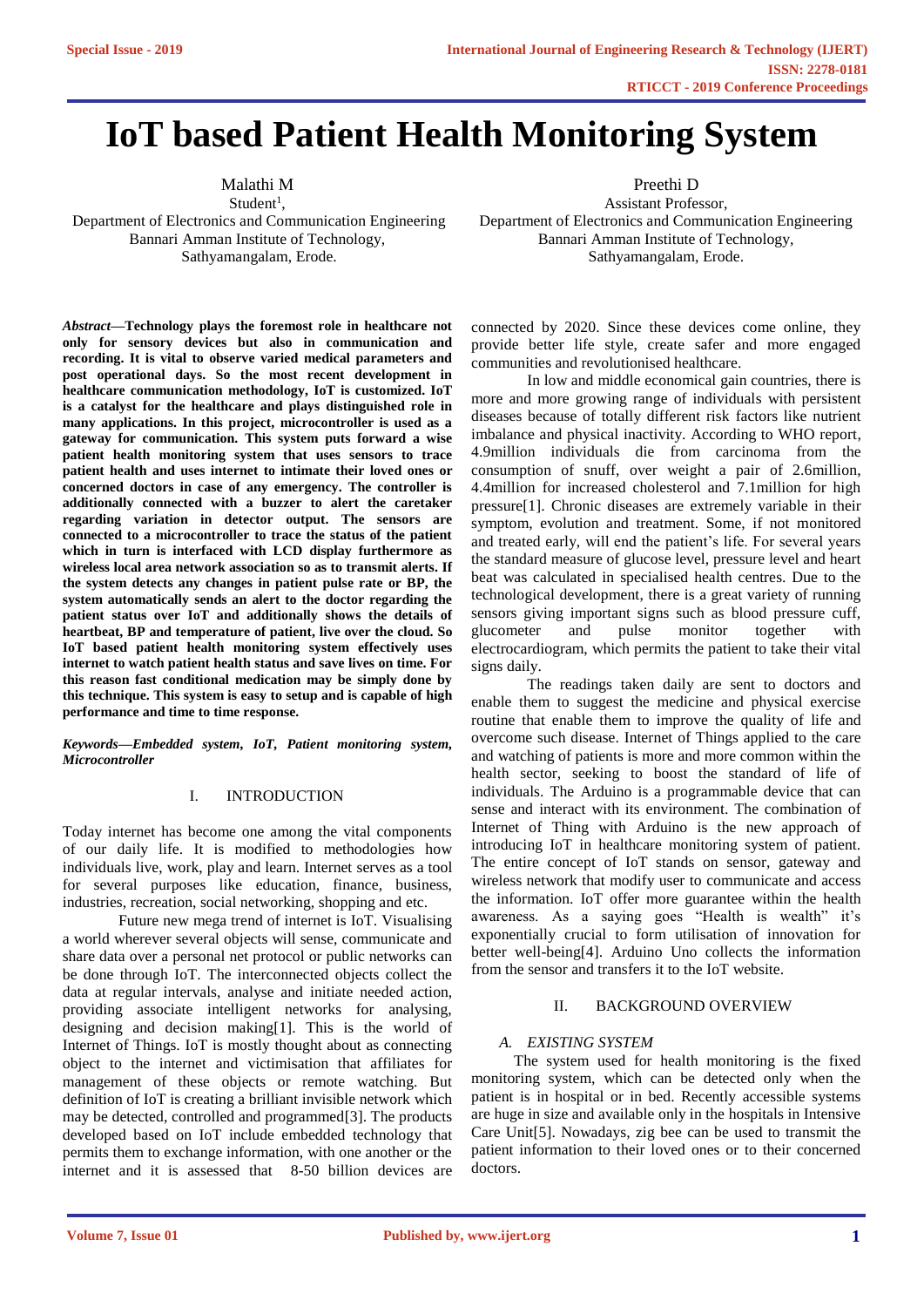

Fig.1. Existing System

## *B. DRAWBACKS*

 In existing system, patient needs to get hospitalised for regular monitoring of the patient. It is not possible once he/she is discharged from the hospital. This system cannot be used at home. The existing systems are measuring the health parameters of the patient and send it through zig bee, Bluetooth protocol etc., These are used for only short range communication to transfer the data. Not all the time the doctor can fetch these details.

## III. PROPOSED SYSTEM

 The system which we prefer to develop would not only help in monitoring the health of the patient when he is in bed but also when he is out of bed. The main idea of the system is to transmit the information through the webpage to continuous monitoring of the patient over internet. Such a system would continually detect the important body parameters like temperature, pulse rate and would compare it against predetermined range set and if these values cross the specific limit, it would immediately alert the doctor. In this system microcontroller is used to transmit the data. It is connected to IoT which provides information to doctor or caretaker. The data of the patient's health is stored in the cloud. The doctor can easily access the patient's health anytime from anywhere. An LCD and buzzer is also connected to the microcontroller for the patients to view their health status live. In case of emergency it would automatically alert the doctor and relative of the patient via SMS. In such case the patient will get rapid medical help and also would save time and energy of the relatives, who cannot be near the patient all the time .

## IV. SYSTEM OVERVIEW



Fig.2. System Overview

## *A. MICROCONTROLLER*

 Microcontroller is the most important unit of the entire system. It is actually responsible for all the process being preceded. It will access and control all the peripheral devices or components, connected in the system. Arduino UNO is a free source microcontroller based on the microchip at mega 328p. This has some valuable facilities like they can easily convey the required information with a computer or with other microcontroller. In short, we say that complete success of the project depends on the software code in the microcontroller.



Fig.3. Arduino UNO

## *B. TEMPERATURE SENSOR*

 The LM35 series are integrated circuit temperature sensors, whose output voltage is linearly proportional to the Centigrade temperature. Temperature sensor hence is a preferable one over linear temperature. Sensors calibrated in kelvin like the user is not needed to less the large constant conductivity from its output to convert centigrade scaling[4]. Temperature sensor is a device which senses variation in temperature across it. LM35 need not any external source to provide typical accuracies. This is the 3leg IC that directly gives the analogue output. This requires  $+5v$  dc for its operation. Reading given by their sensor are in centigrade



Fig.4. Temperature Sensor

## *C. HEART BEAT SENSOR*

 Heart beat sensor is used to give digital output of pulse rate when a finger is placed on it. Here we will be making a cavity having a bright Light Emitting Diode and one LDR just opposite it. By locating the finger in between the Light Emitting Diode and LDR, the pulse of the heart is detected. When the heart beat detector is working, LED flashes in unison with each heartbeat. The digital output can be connected to the microcontroller directly to detect the Beats Per Minute (BPM) rate. It works on the principle of light modulation by blood flow through finger at each pulse.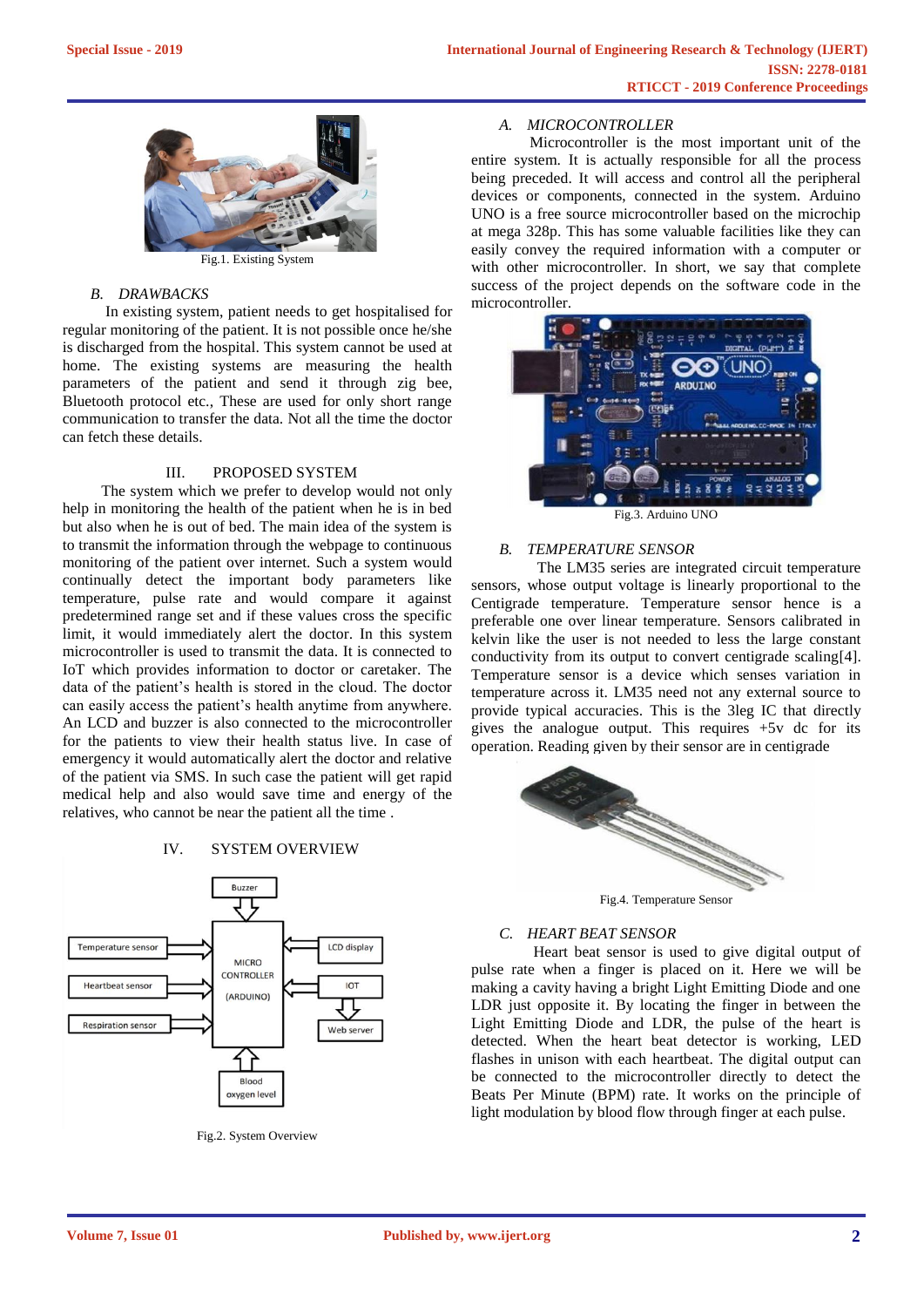

Fig.5. Heart Beat Sensor

## *D. IoT*

 Internet Of Things is usually considered as connecting things to the internet and using that connection to access an individual objects. Otherwise remote devices and objects with built in sensors are connected to an Internet of Things platform, which collects the information from different devices and stores it in the cloud. And then transfers the data to that particular website.



## *E. RESPIRATION SENSOR*

 For several medical purposes the respiration of a patient needs to be monitored. Respiration sensor calculates the breathing rate and relative depth of abdominal or thoracic breathing. It is easy to measure and can be worn over clothing because it is an elastic band type. It is placed over the abdomen.

#### V. IMPLEMENTATION

 In this project, detecting the various parameters of the patient using Internet of Things is done. In health monitoring system based on IoT projects, the real time factors of the patient are sent to the cloud by using internet connection. These data can be sent to anywhere in the world, so that the user will view the details anytime. This is the major advantage over SMS based health monitoring system. In IoT based patient health monitoring system, data of the patient health are often seen by doctors or their loved ones. The reason behind is that, the data has to be accessed by visiting an internet site or computer address, whereas in Global System for Mobile communication based patient monitoring system, the health parameters are sent using GSM via SMS. IoT based health monitoring system has 3 senses. Initial one is a temperature sensor, second one is heartbeat device, and the third one is respiratory sensor. This is extremely useful since the doctor will detect the patient's health parameters simply by visiting internet website or IP address. And today several IoT apps are also being developed. So the doctor and relatives will monitor or track the patient health through Android apps. To operate an IoT based health tracking system, you will need a Wi-Fi connection. The microcontroller or the Arduino board connects to the Wi-Fi network using Wi-Fi module. This system will not work when there is no Wi-Fi network, Arduino UNO board continually reads the input from 3 senses. Then it sends the information to the cloud by sending this information to specific URL/IP address. Then this action of accelerating data to the cloud is repeated for a specific period of time.

## VI. SCOPE AND APPLICATIONS

 IoT healthcare is the most emerging field in the medical area. This project is mainly for elderly person who is alone at home. It is also helpful for senior citizens living alone or with 1 or 2 members. This is really helpful when relatives or members of the family have to go out for some unavoidable reasons. Multi challenged person can use this project. Disabled patients who find difficulty to go to doctors on regular basis or for patients who need continuous monitoring from the doctor[3]. IoT tracking proves really useful when we need to record, monitor and keep track of changes in the health parameters of the patient. In Internet of Things based patient monitoring system, we can have the database of the health parameters. This helps the doctor to easily find the changes in the health parameters or history of the patient while suggesting the treatment or medicine for patient. Hospital stays are reduced due to remote patient monitoring. Hospital visits for regular check-ups are also minimized. Patient health parameters are stored in the cloud. So it is more beneficial than maintaining the records in printed paper in separated files or in digital computer, laptops, pen drives or specific memory location. In such cases there may be a chance of losing the data. Whereas in case of IoT, the data is stored in the cloud and has minimal chance of data loss[1]. Cure can be provided at starting stage. Notification to doctor is sent in case of critical conditions even though the patient is unable to provide any details.

## VII. CONCLUSION

 With the wide use of internet, this work is concentrated to execute the internet technology to establish a system which would communicate through internet for better health. Internet of Things rules the whole world in various fields, mainly in health care sectors. Hence the present work is done to design an Internet of Things based smart patient health tracking system using an Arduino microcontroller. In this, pulse rate sensor is used to detect the heart beat and temperature sensor to read the temperature and sends the data to the cloud using internet. This information is also sent to the LCD display, so patient can easily know their health status. During critical situations to alert the doctor, the warning message is sent to the doctor's phone and at the same time buzzer turns to alert the care taker. The doctor can view the sent data by logging the specific website or IP address. Hence continuous patient monitoring system is designed.

#### VIII. FUTURE WORKS

 The future work of the project is very essential in order to make the design system more advanced. In the designed system the enhancement would be connecting more sensors which measures various health parameters. We can